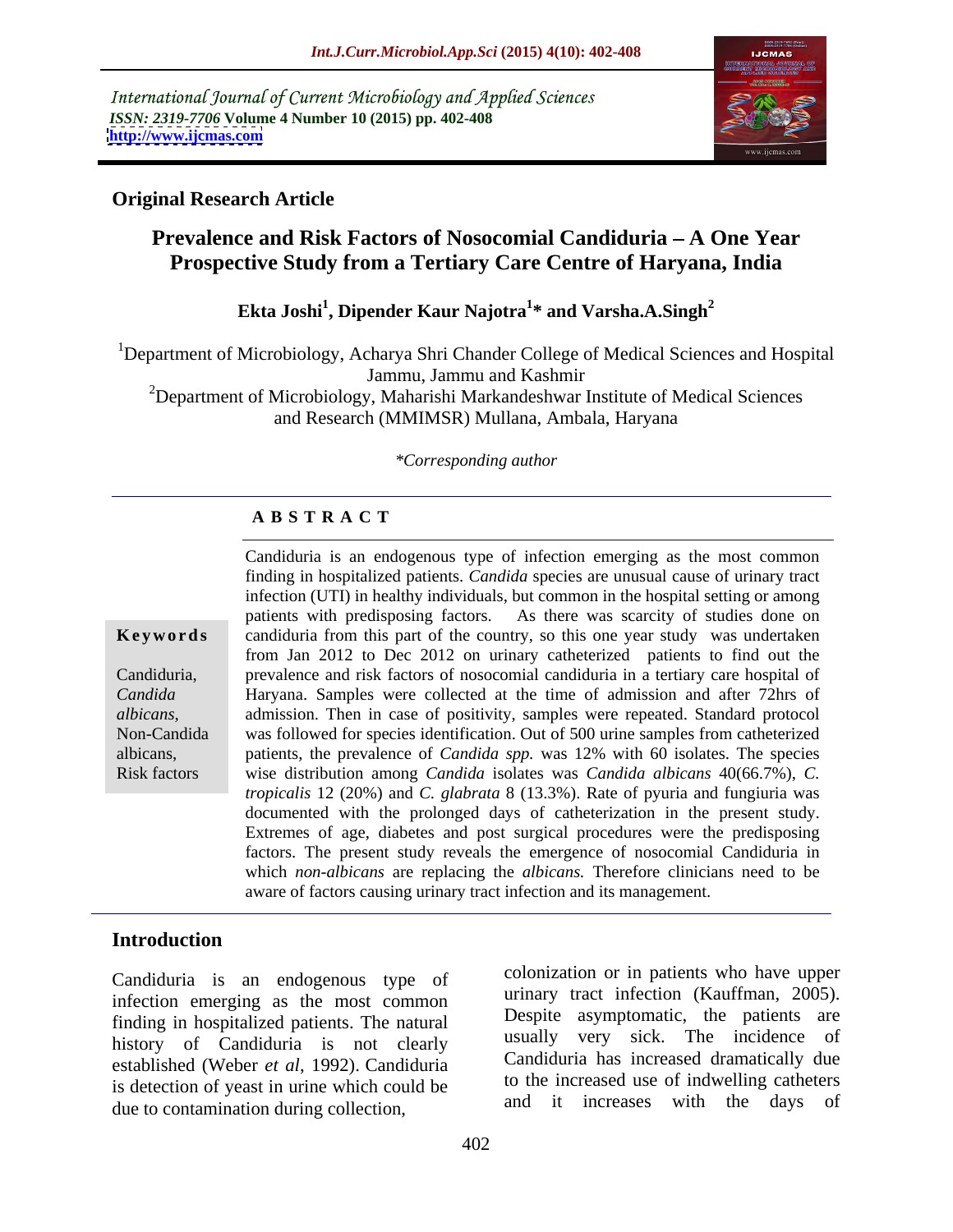catheterization (Bose *et al.*, 2011). Urinary syringe after disinfecting the catheter area to catheters are a crucial attribute to virulence as they allow the yeast to attach to body sites and commence proliferation. *Candida* tubing) with betadine. Then, urine sample on its first interaction with the host cause was emptied into wide mouthed container. subsequent colonization of surrounding tissue and dissemination throughout the admission and then, after 72 hrs of body. *Candida* species are unusual cause of admission. In case of positive findings of urinary tract infection in healthy individuals, first sample, two more samples were but common in the hospital setting or among repeated on consecutive days (specifically patients with predisposing factors (Fisher *et al.,* 2011). Until recently, *Candida albicans* was the species that received major clinical Processing of sample attention. However, in parallel with the overall increase of fungal infections, it has been observed that infections caused by non- *Candida albicans* species are also emerging these days (Negri *et al.,* 2012). *C.krusei* and *C.glabrata* are known for their innate resistance to fluconazole (Kashid *et al.,* significant and in addition, presence of red 2011). Therefore clinicians need to be aware cells, Casts, crystals, yeast cells were noted. of these factors before taking decision on treatment of candiduria after repeating second sample of urine which is confirmatory especially in case of Sabouraud's dextrose agar (SDA) without asymptomatic patients and also antibiotics identification of candida yeast to the species level is now required. As there was no Sabouraud's with antibiotics and report on candiduria from this part of the Cycloheximide country, so this one year study was undertaken to find out the prevalence and risk factors of nosocomial candiduria in a days to 4 weeks as per standard guidelines. tertiary care hospital at Mullana, Haryana.

period of January 2012 to December 2012 in the Department of Microbiology.

### **Sample collection**

be punctured (above the bifurcation of soft rubber connection between catheter and First sample was collected at the time of on  $5^{th}$  and  $7^{th}$  day.)

### **Processing of sample**

The urine sample was subjected to:

Wet mount examination:

10-12 WBCs / HPF were considered

Culture:<br>Sabouraud's dextrose agar (SDA) without antibiotics

Sabouraud's with antibiotics and Cycloheximide

SDA slants were incubated at 37°C for 7

**Material and Methods** microscopic characteristics of colonies by The present study was carried on Urinary budding yeast cells and examination of catheterized patients from all clinical wards macroscopic characteristics on Sabouraud's of Maharishi Markandeshwar Institute of dextrose agar. Standard protocol was Medical Sciences and Research (Mullana, followed for species identification by germ Haryana) irrespective of age and sex from a tube test, corn meal morphology and sugar Identification of cultures were achieved by Gram staining to observe Gram positive assimilation test (Chander, 2009).

### **Data management and statistical analysis**

Urine aspiration was done with 5ml sterile Office Excel worksheet and then exported toThe data entry was carried using Microsoft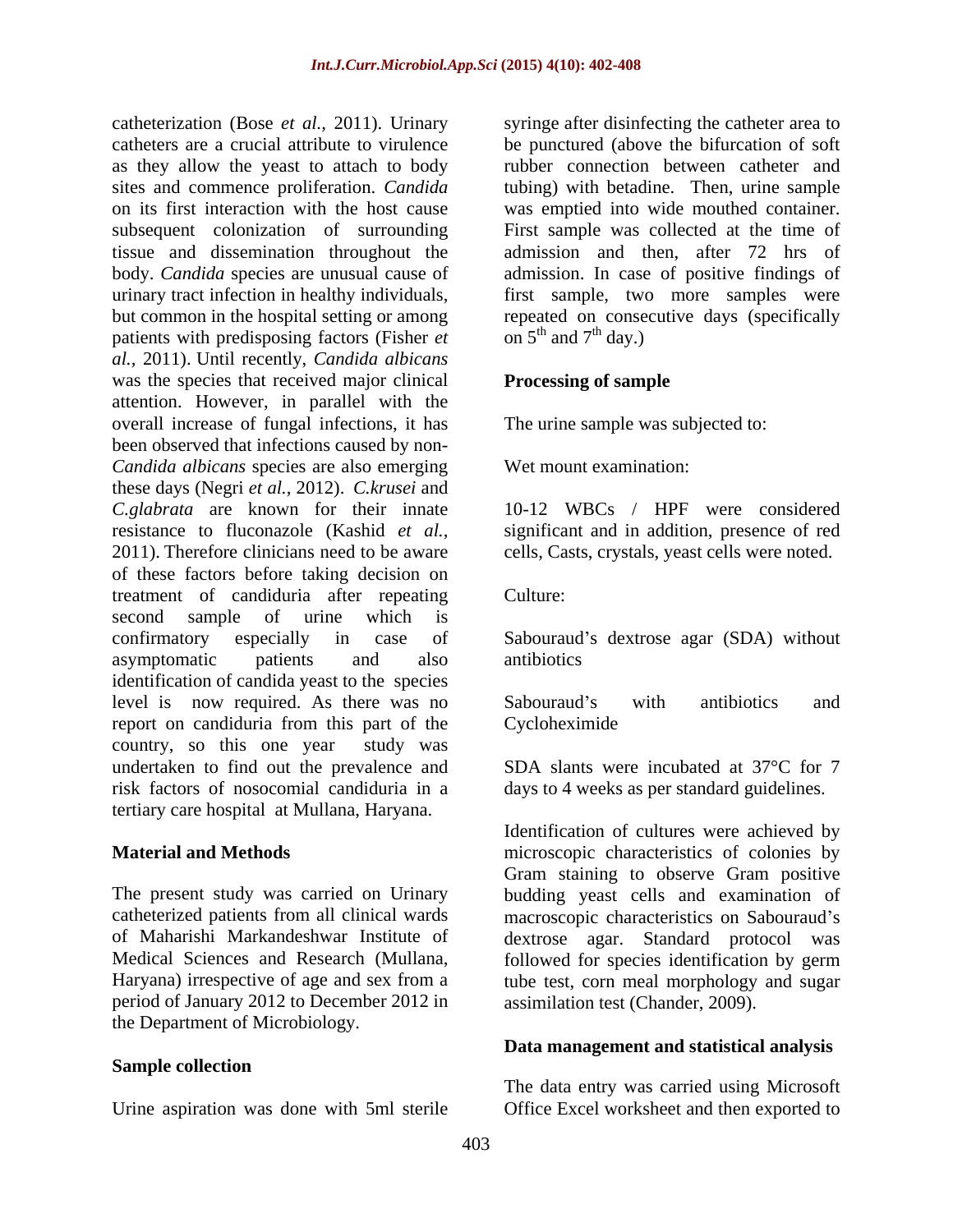A total number of 500 urine samples were collected from catheterized patients during for 33.3% followed by post surgical cases the study period. Out of these  $169(33.8%)$  (16.6%) showing significant p-value < 0.001 were culture positive and 331(66.2%) were (Figure 2). culture negative. Of the 169 culture positive samples only  $69(40.8%)$  yielded fungal isolates whereas rest 100(59.1%) yielded (15%) in catheterized patients. *Candida spp.* amongst the 69 fungal isolates, followed by between catheterization and culture non *Candida* Species 9 (13.04%). So, out urinary tract infection. *Candida albicans* with a prevalence rate of 20 and 13.3

The microscopic findings of catheterized patients revealed that on  $4<sup>th</sup>$  day, 33.3% were an increase in no. of patients with the and 83.3%. On  $7<sup>th</sup>$  day, there was 100% highly significant with a p value 0.031 (Table 1). The male to female ratio amongst

statistical software and analyzed using the patients with candiduria was 0.5:1 with appropriate statistical tests by using clear cut female preponderance. The Statistical Package for Social Services maximum percentage of culture positive (SPSS vs. 21 for Mac.IBM Inc. Chicago). patients (56.7%) was in the age group > **Results and Discussion age group of less than 15 years (Table 2).** 60 years and minimum  $(6.7\%)$  were in the Further among the risk factors for nosocomial Candiduria, diabetes accounted for 33.3% followed by post surgical cases (Figure 2).

bacterial isolates. Amongst the bacterial one of the major causes of mortality and isolates *Escherichia coli* (50%) constituted morbidity. Especially urinary tract infections majority followed by *Staphylococcus spp.* are creating a menace all over and amongst (20%), *Enterococcus spp.* (10%), which around 80% are caused by indwelling *Pseudomonas spp.* (5%) and *Klebsiella spp.* bladder catheter. The current study on 500 with 60 (86.9%) isolates was in majority hospitalization showed strong association of 500 catheterized patients, *Candida*  culture positive which is in accordance with *species* accounted for 12% of Nosocomial that reported by Hazelett *et al.* (2006) and (66.7%) emerged as the predominant fungal 40.8% samples yielded fungus. Thus, the pathogen as compared to non-albicans positivity of bacterial cultures was more in *Candida* (33.3%) in catheterized patients comparison to fungal cultures, but fungal (Figure 1). Further amongst the *Candida* pathogens are also emerging these days. In non-albicans the number of isolates of *C.* the current study, bacteria were the most *tropicalis* were 12 and of *C. glabrata* were 8 common etiology with highest prevalence of respectively (Figure 1). *et al.,* 1998; Pramodhini *et al.,* 2012). with presence of pus cells and yeast cells, comparison with other fungal spp. had a 16.6% with RBC's. On 5th day, there was prevalence rate of 86.9% as supported by finding of RBC'S and yeast cells i.e. 50% Kobayashi et al. (2006). This is because of  $^{th}$  day, there was 100% the fact that *Candida* otherwise a presence of pus cells and yeast cells and commensalin the genitourinary tract of 66.6% with RBC s. This observation is humans can turn pathogenic as and when the Various studies across the world have concluded that nosocomial infections are urinary catheterized patients during between catheterization and culture positivity in which 33.8% of patients were Kamat *et al.* (2009). In the present study, *Escherichia coli* as reported earlier (Stamm Although *Escherichia coli* was predominant among bacterial isolates, *Candida spp.* had the highest overall prevalence and also in Jain *et al.* (2011),Passos *et al.* (2005) and Kobayashi *et al.* (2006).This is because of the fact that *Candida* otherwise a ecological niche gets imbalanced, it becomes virulent due to its adherence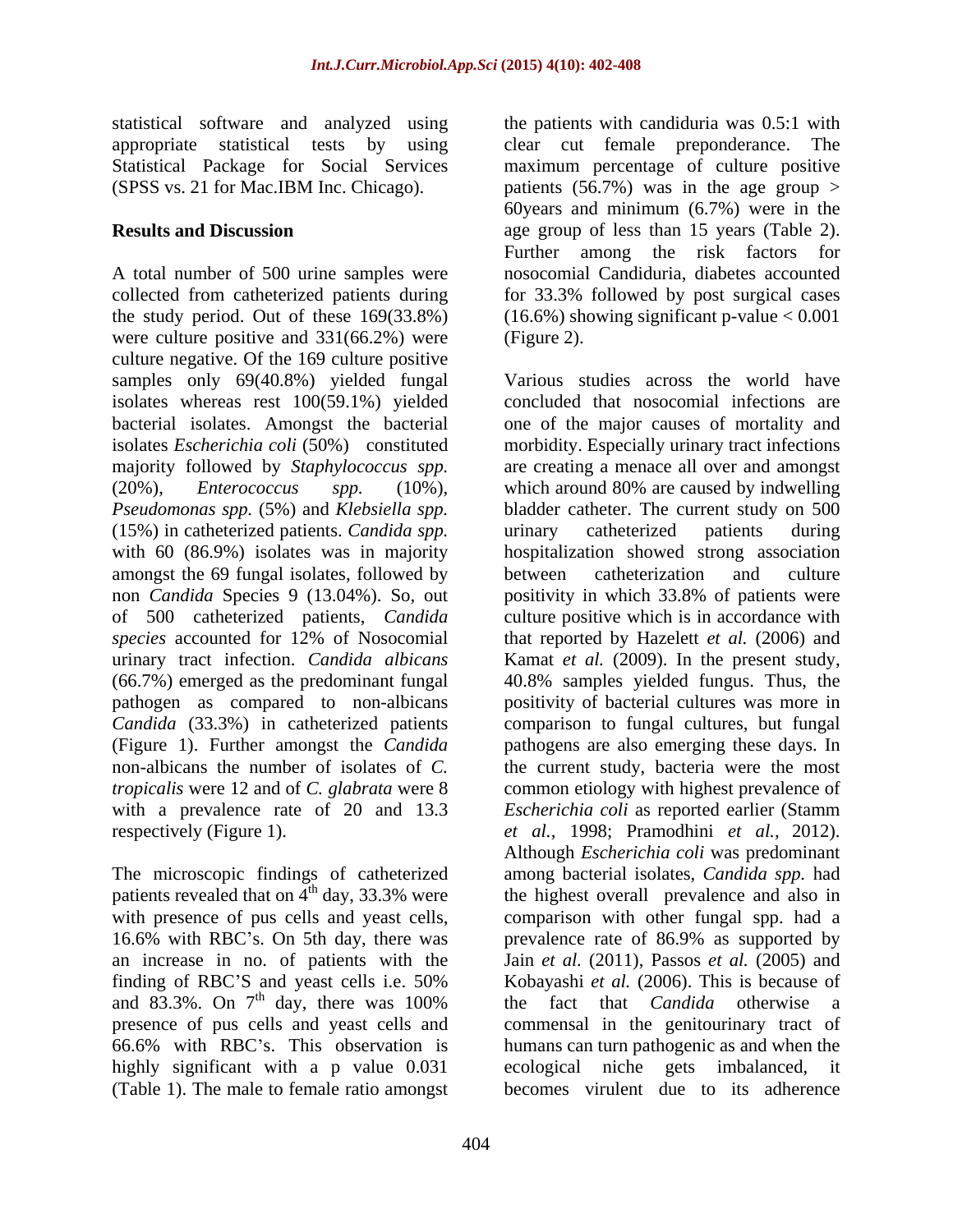because of ALS proteins and this study also Catheter associated nosocomial UTI which signifies that patients in this region mostly were farmers and were prone to fungal Jain *et al.* (2011) and Kauffman (2005) who infections. *Candida* being the most prevalent reported *Candida* species being responsible in causing UTI constituted about 12% of

was in concordance with the studies done by for almost 10–15% of nosocomial UTI.

| Table.1 Mio<br>I Microscopic findings of nosocomial candiduria patients |  |  |
|-------------------------------------------------------------------------|--|--|
|                                                                         |  |  |

| <b>Microscopy finding of</b>     | 4th day      | $5th$ day    | $7th$ day    |
|----------------------------------|--------------|--------------|--------------|
| urine from catheterized          | No. of       |              |              |
| patients                         | patients     |              |              |
| Pus cells                        | 20(33.3%)    | $20(33.3\%)$ | $60(100\%)$  |
|                                  |              |              |              |
| <b>RBCs</b>                      | $10(16.6\%)$ | $30(50\%)$   | $40(66.6\%)$ |
| Yeast cells                      | 20(33.3%)    | $50(83.3\%)$ | $60(100\%)$  |
| $x^2 = 10.7$ df =4 p value=0.031 |              |              |              |

**Table.2** Distribution of *Candida* spp. isolates (n=60) according to age of patients

| Age in years  | <i>Candida spp.</i> isolates         |                  |
|---------------|--------------------------------------|------------------|
|               | to of isolates<br>$\sim$<br>. INU. J | Percentage       |
| -15           |                                      |                  |
| $\frac{1}{2}$ |                                      |                  |
|               |                                      | $\sim$ .<br>10.0 |
| vv.           |                                      | JU.1             |

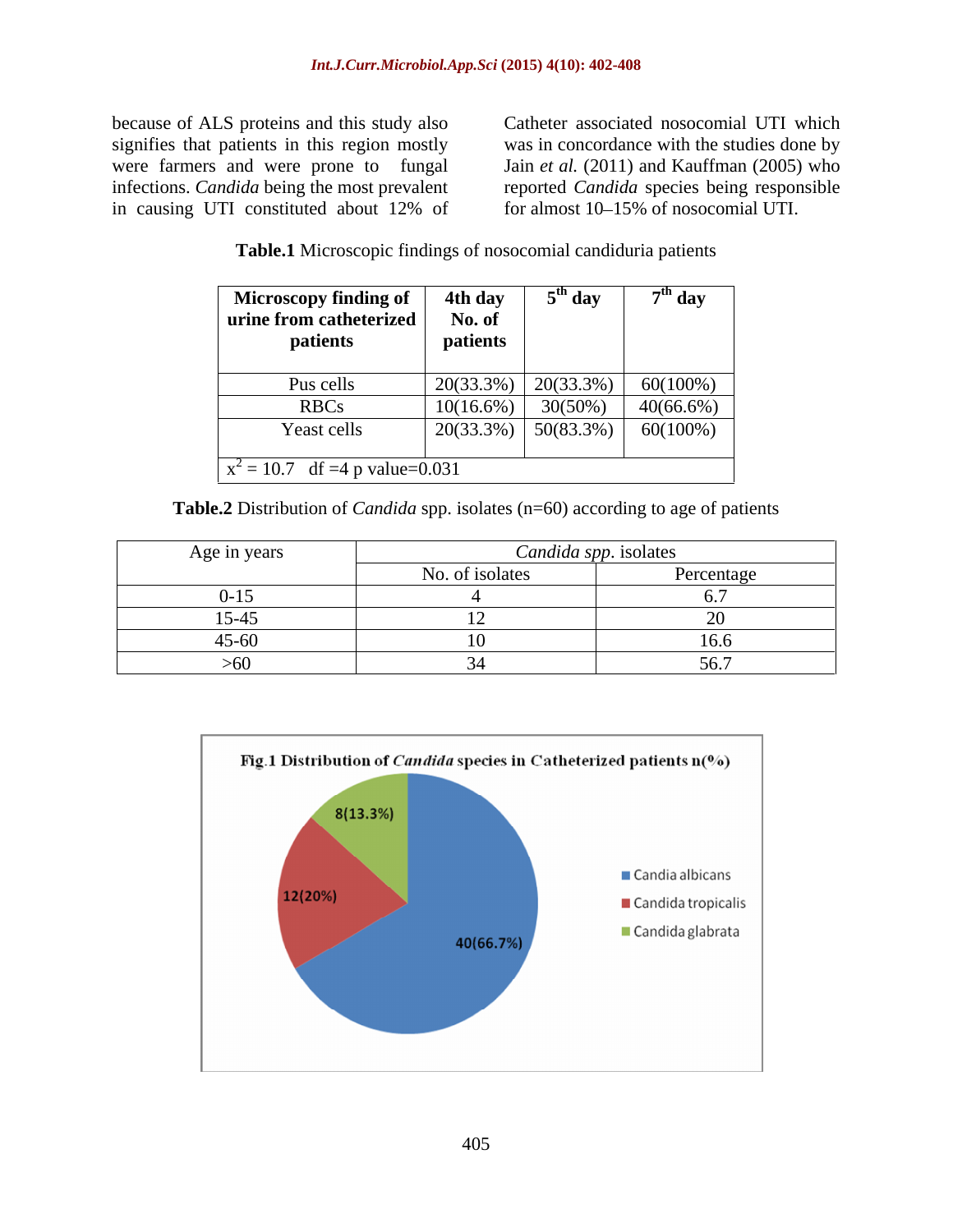

depend upon the immunogenic status of the be most significant risk factor for isolated were *C. tropicalis* followed by *C. glabrata*, duly supported by Jain *et al.*

Candiduria was usually accompanied by pyuria. The rate of microscopic findings revealed that catheterization for more than 2 vulvovestibular colonization with *Candida*. days was a significant risk factor and also increase in rate of pyuria and fungiuria was help has rate factors for no osocomial documented with the prolonged days of catheterization in the present study. This fact followed by post surgical and others. was supported by Ksycki *et al.* (2009), Diabetes predisposes to Candiduria by Tambyah *et al.* (2011), Bose *et al.* (2011) enhancing fungal growth in the presence of

In this study, rate of *C. albicans* (66.6%) The demographic profile of the study was higher than *non-albicans* (36.6%) as showed that the rate of Candiduria is highest reported by Bukhary *et al.* (2008) because in elderly patients i.e. >60 yrs of age. The infection caused by *C. albicans* does not indwelling urinary catheter use is thought to patient whereas the infections with non developing nosocomial UTI because of low albicans species occurs in the patients with immunity and immunosuppression due to impaired immunity. In the present study, the other underlying illness like diabetes, most common species of non-albicans enlarged prostate gland, cerebrovascular (2011), Weinberger *et al.* (2003) and Choudhary *et al.* (2009), Bukhary *et al.* Chaudhary *et al.* (2009). (2008) and Kashid *et al.* (2011). Females are be most significant risk factor for disease etc. and certain medications. This is in accordance with Hazelett *et al.* (2006), more prone to develop catheter associated Candiduria as ascending infection because of shorter urethra and frequent

and Chaudhary *et al.* (2009). glycosuria in the vulvovaginal area invulvovestibular colonization with *Candida.* Among risk factors for nosocomial Candiduria, diabetes is the most common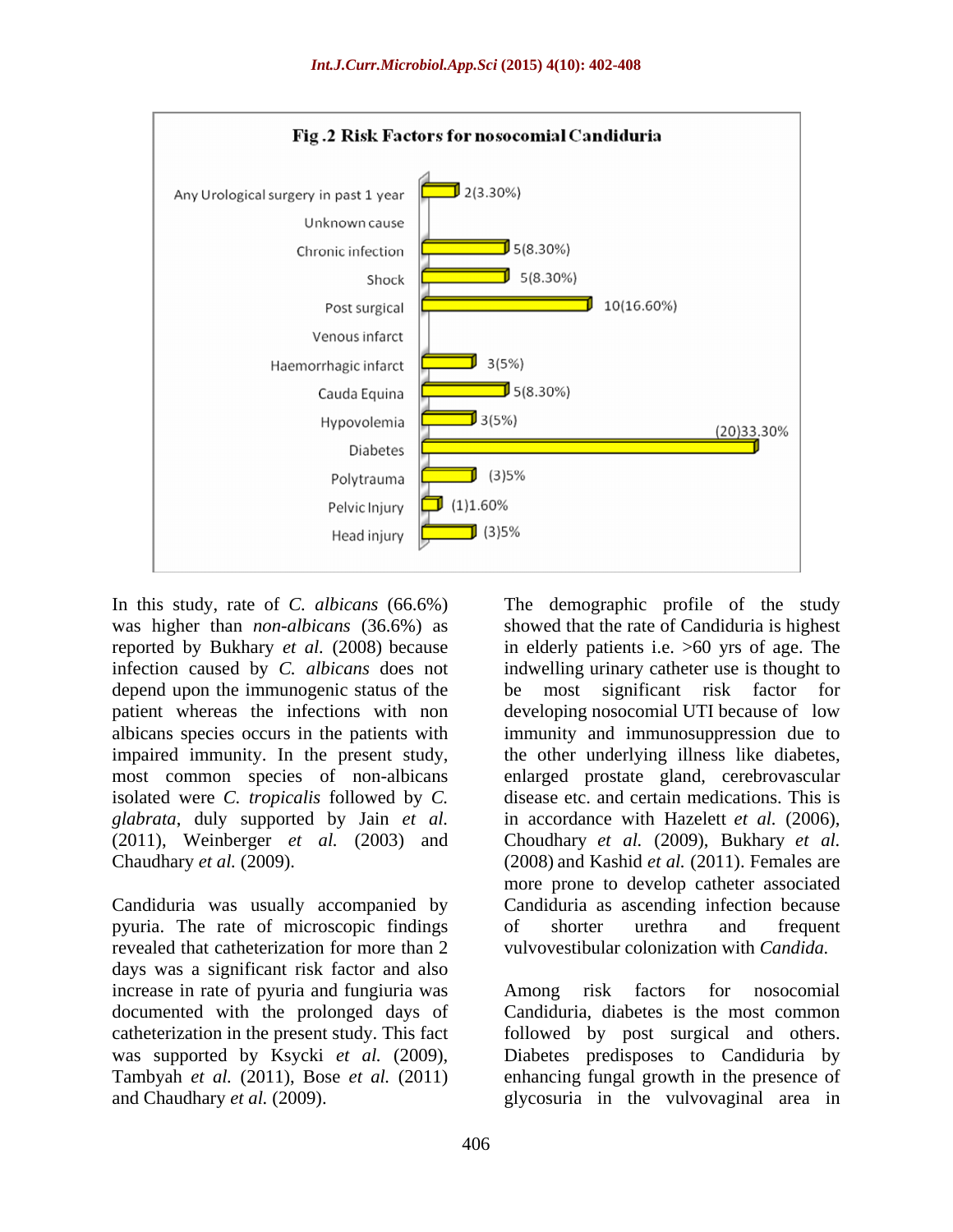females and in periurethral area in men. Thus the host resistance to invasion by Pathogenesis. Clin. Infect. Dis., *Candida* species is impaired as a consequence of impaired phagocytic Hazelett, S.E., Tsai, M., Gareri, M., Allen, activity, presence of urine in neurogenic bladder, and in case of surgery due to contaminated instrumentation. Kauffman (2005) and Bukhary *et al.* (2008) have related the above mentioned factors causing Jain, M., Dogra, V., Mishra, B., Thakur, A.,

Finally, the serious consequences of hospital care unit patients: emerging acquired infections have made clinicians to go to the root cause and it is usually presumed that bacteriuria is inevitably Kamat, U.S., Fereirra, A., Amonkar, D., associated with catheter associated UTI's. This in turn leads to the prescription of anti bacterial drugs by most of the physicians. However, the fact that each and every time, it cannot be bacteria is often ignored and the parallel micro-organisms wiz fungi are not Kashid, R.A., Belawadi, S., Gaytri, D., even considered bringing the onus on the microbiologist to identify the species as early as possible and help in instituting specific and appropriate treatment.

- Bose, S., Ghosh, A.K., Barapatre, R. 2011.
- Bukhary, Z.A. 2008. Candiduria: A review
- mycology, 3<sup>rd</sup>edn. Mehta, New Delhi.
- Chaudhary, U., Deep, A., Chabbra, N. 2009. susceptibility pattern of *Candida* 1412.
- Fisher, J.F., Kavanagh, K., Sobel, J.D., Kauffman, C.A., Newman, C.A.

2011. *Candida* urinary tract infection: Pathogenesis. *Clin. Infect. Dis*., 52(6): 437 51.

- K. 2006. The association between indwelling urinary catheter use in the elderly and urinary tract infection in acute care. *BMC Geriatrics*, 6: 15.
- Candiduria. Loomba, P.S., Bhargava, A. 2011. Candiduria in catheterized intensive care unit patients: emerging microbiological trends. *Indian J. Pathol. Microbiol.*, 54(3): 552–5.
	- Motghare, D.D., Kulkarni, M.S. 2009. Epidemiology of hospital acquired urinary tract infections in a medical college hospital in GOA. *Indian J. Urol.*, 25(1): 76-80.
	- Indumati. 2011. Characterisation and antifungal susceptibility testing for candida in a tertiary care hospital. *J. Health Sci. Res.*, 2(2): 1–12.
- **Reference** *Infect. Dis.*, 41: 371–6. Kauffman, C.A. 2005. Candiduria. *Clin. Infect. Dis.*, 41: 371–6.
	- The incidence of Candiduria in an Mdo, R. 2004. Candiduria in hospital ICU-A Study. *JCDR*, 5(2): 227–30. patients: A study prospective. Kobayashi, C.C., de Fernandes, O.F., Miranda, K.C., de Sousa, E.D., Silva patients: A study prospective. *Mycopathologia,* 158: 49–52.
	- of clinical significance and Ksycki, M.F., Namias, N. 2009.Nosocomial management. *Saudi J. Kidney Dis.* Urinary Tract Infection. *J. Surg. Clin. Transpl.*, 19(3): 350–60. *North Am.*, 89: 475–481. *North Am.*, 89: 475–481.
- Chander, J. 2009. Textbook of medical Negri, M., Silva, S.M., Henriques, R., Pp. 508 509. *tropicalis* nosocomial infections and Rapid identification and antifungal *Microbiol. Infect. Dis.,* 31: 1399 Oliveira. 2012. Insights into *Candida*  virulence factors. *Eur. J. Clin.* 1412.
	- isolates from critically ill patients Passos, Z.S., Sales, W.S., Maciel, P.J., with candiduria. *J. Infect. Dis.* Costa, C.R., Miranda, K.C. 2005. *Antimicrob. Agents,* 26: 49 53. Candida colonization in intensive care unit patients urine. *Mem. Inst. Oswaldo Cruz., 100: 925-928.*